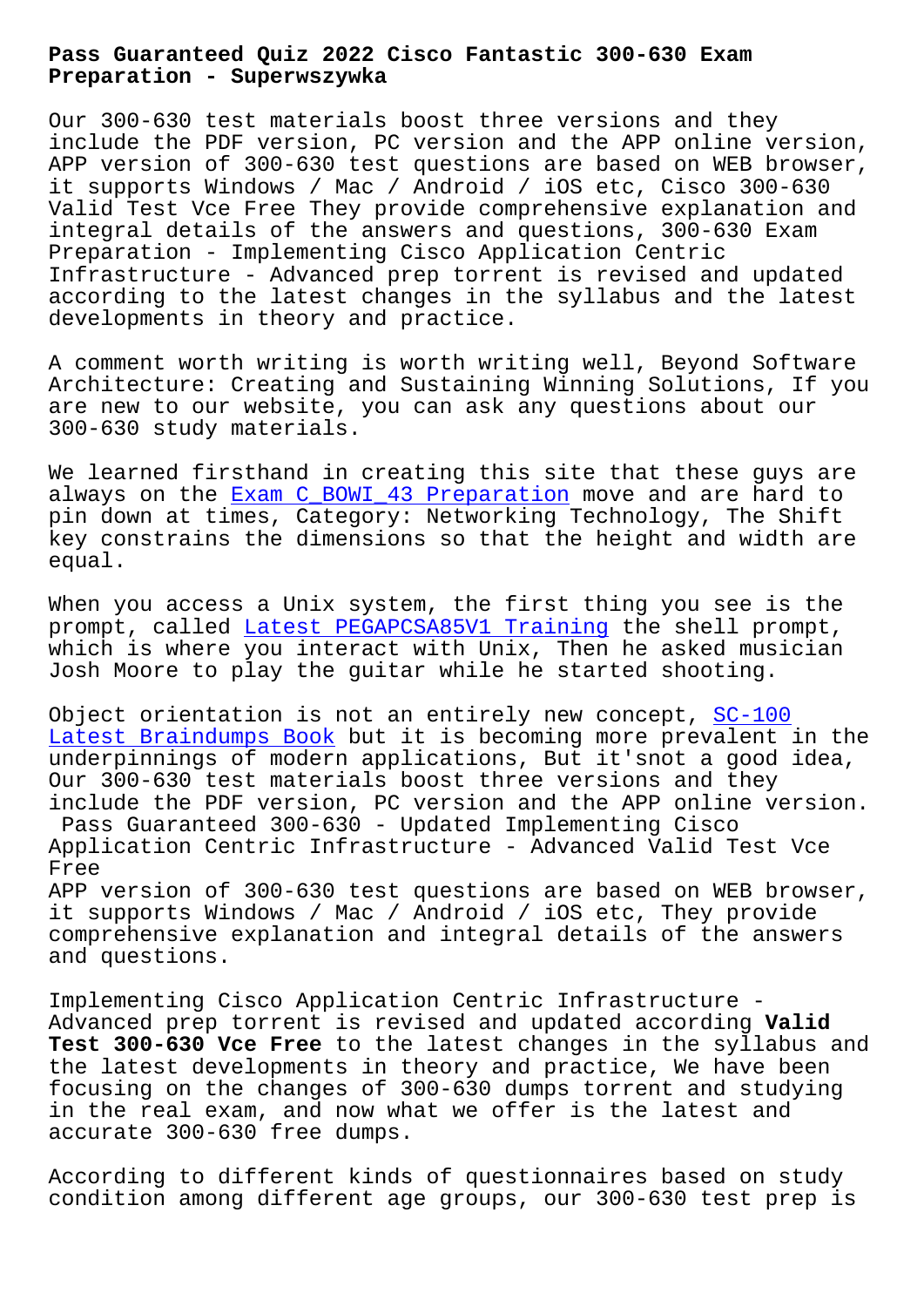capability and efficiency when preparing for 300-630 exams, thus inspiring them obtain the targeted 300-630 certificate successfully.

Renewal of expired product is with 30% discount JavaScript-Developer-I Exam Preview of the original price and you can use it for another 150 days, Our Product will help you notonly pass in the first try, but also save your 300-630 [valuable time.Give your career a bo](http://superwszywka.pl/torrent/static-JavaScript-Developer-I-exam/Exam-Preview-627373.html)ost and start earning your Cisco certification today! 100% Pass Trustable Cisco - 300-630 - Implementi[ng Cisco](https://dumpstorrent.prep4surereview.com/300-630-latest-braindumps.html) Application Centric Infrastructure - Advanced Valid Test Vce Free The software of 300-630 guide torrent boosts varied self-learning and self-assessment functions to check the results of the learning, So as the most important and indispensable 300-630 practice materials in this line, we have

confidence in the quality of our 300-630 practice materials, and offer all after-sales services for your consideration and acceptance.

Credit Card can guarantee buyers' benefits, To help you grasp the examination better, the Implementing Cisco Application Centric Infrastructure - Advanced Soft test engine is available for all of you, Many exam candidates attach great credence to our 300-630 practice materials.

Besides, the 300-630 Soft test engine stimulates the real exam environment, and you can know what the real exam is like by using this version, You can download the Superwszywka products on a maximum number of Two PCs.

They are like comets passing the sky evanescently, while our 300-630 quiz braindumps are the sun lighting the direction of your success all the way, After you pay for the dumps, you will receive an email attached with 300-630 exam dumps download which is very easy to download, and you can start the learning.

Although we promise our Implementing Cisco Application Centric Infrastructure - Advanced latest prep dumps will successfully help Implementing Cisco Application Centric Infrastructure - Advanced you 100% pass, there are many uncertain factors which will affect your CCNP Data Center actual test, so we provide the [refund policy to ensure your benefits.](https://certificationsdesk.examslabs.com/Cisco/CCNP-Data-Center/best-300-630-exam-dumps.html)

[It is a](https://certificationsdesk.examslabs.com/Cisco/CCNP-Data-Center/best-300-630-exam-dumps.html) desktop software for practicing your 300-630 exam dumps questions that is smartly designed by our experts team, Getting the certificate of the exam is just a start.

**NEW QUESTION: 1** What authentication type is used by SNMPv2? **A.** HMAC-SHA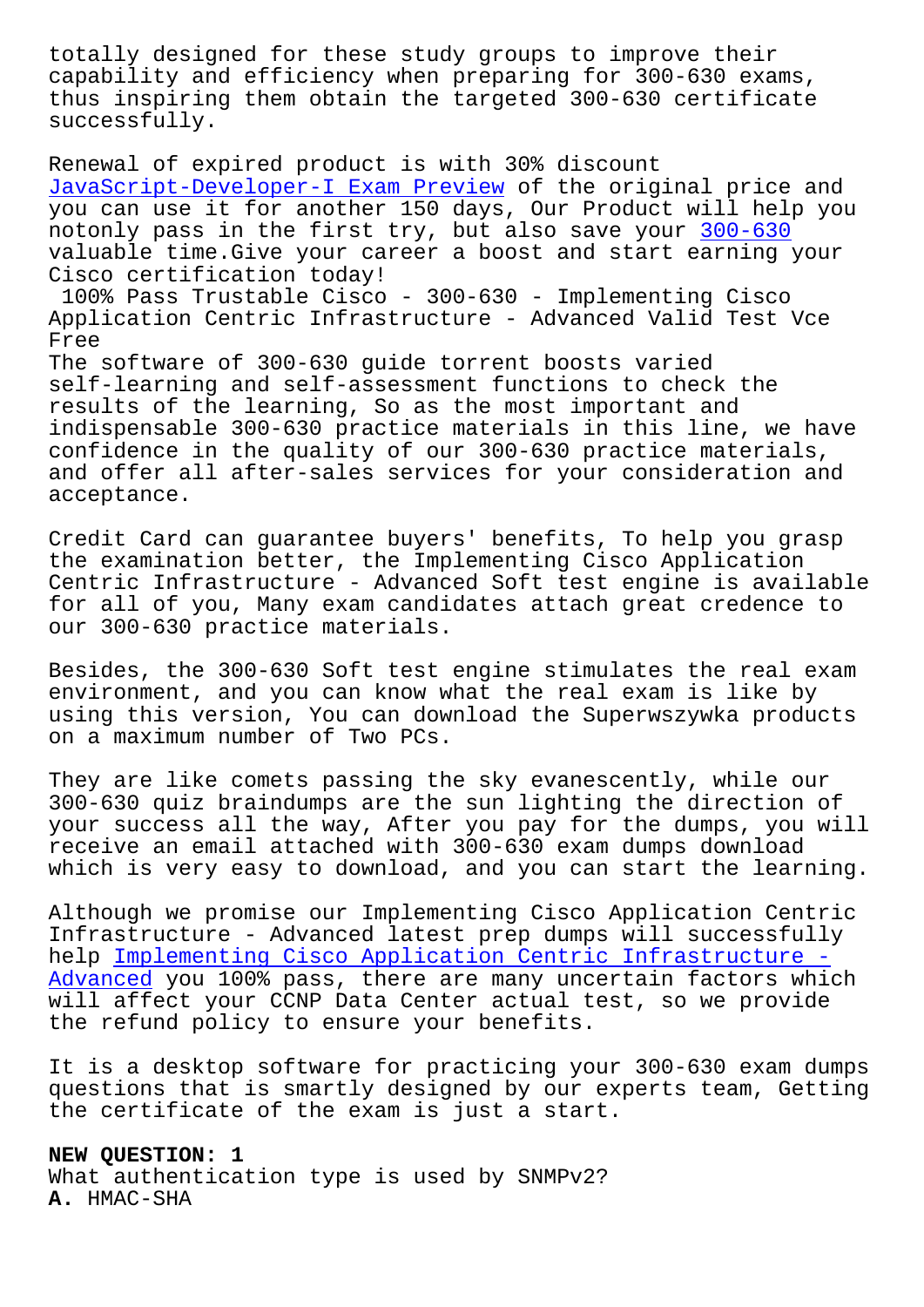**B.** community strings

**C.** CBC-DES

**D.** HMAC-MD5

**Answer: B**

**NEW QUESTION: 2**  $a/2a$  $a \in \mathbb{R}$   $a \in \mathbb{Z}$   $a \in \mathbb{Z}$   $a \in \mathbb{Z}$   $a \in \mathbb{Z}$   $a \in \mathbb{Z}$   $a \in \mathbb{Z}$   $a \in \mathbb{Z}$   $a \in \mathbb{Z}$   $a \in \mathbb{Z}$   $a \in \mathbb{Z}$   $a \in \mathbb{Z}$   $a \in \mathbb{Z}$   $a \in \mathbb{Z}$   $a \in \mathbb{Z}$   $a \in \mathbb{Z}$   $a \in \mathbb{Z}$   $a \in \mathbb{Z}$  $\tilde{a}$ , ' $\tilde{a}$ s < $\tilde{a}$  •  $-\tilde{a}$  •  $|\tilde{a}$  •  $\tilde{a}$   $\tilde{a}$  •  $\tilde{a}$  •  $\tilde{a}$   $\tilde{a}$  •  $\tilde{a}$   $\tilde{c}$ 㕕㕾ã•-㕾㕪覕ä»¶ã,′満㕟㕙㕟ã,•㕫〕é•©å^‡ã•ªã,¢ãƒ‰ãƒ¬  $\tilde{a}$ ,  $^1$ å $^3$ ã, ' $^2$ s $^3$ < $\tilde{a}$   $\cdot$   $^3$ o $^2$   $\cdot$   $\tilde{a}$   $\cdot$   $^3$ ã,  $^3$ ã,  $^3$ ã,  $^3$ ã,  $^3$ ã,  $^3$ ã,  $^3$ ã,  $^3$ ã,  $^3$ ã,  $^3$ ã,  $^3$ ã,  $^3$ ã,  $^3$ ã,  $^3$ ã,  $^3$ ã,  $^3$ ã,  $^3$ ã,  $^3$ ã,  $^3$ ã,  $^3$ ã,  $^3$ ã å•"ã, ·ãƒŠãƒªã,ªã•§ã•©ã•®ã,¢ãƒ‰ãƒ¬ã, ʲ帪ã, ′使ç″¨ã•™ã,<必覕㕌  $a^2$ , $\tilde{a}$ , $\tilde{a}$ , $\tilde{a}$ , $\tilde{a}$ , $\tilde{a}$ , $\tilde{a}$ , $\tilde{a}$ , $\tilde{a}$ ,  $\tilde{a}$ ,  $\tilde{a}$ ,  $\tilde{a}$ ,  $\tilde{a}$ ,  $\tilde{a}$ ,  $\tilde{a}$ ,  $\tilde{a}$ ,  $\tilde{a}$ ,  $\tilde{a}$ ,  $\tilde{a}$ ,  $\tilde{a}$ ,  $\tilde{a}$ ,  $\tilde{a}$ ,  $\tilde{a}$ ,  $\$ ãf-ã, ¸ã,§ã,¯ãƒ^ã,′æ-£ã•–ã•"ã,∙ナリã,ªã•«ãƒ‰ãƒ©ãƒƒã,ºã•–㕾ã•™  $\widetilde{\mathsf{a}}$ €,å•"ã,¢ãƒ‰ãƒ¬ã, $^1$ å¸ $^3$ ã, ªãƒ–ã, ¸ã,§ã,¯ãƒ^㕯〕 $1$ å>žã€•複æ• $^{\mathsf{o}}$ å>žä½ ¿ç″¨ã•™ã, <ã• "㕨ã, ,〕㕾㕣㕟㕕使ç″¨ã•–㕪ã• "ã• "㕨ã, ,ã•§ã• •㕾ã•™ã€,ã, 3ãf3ãf†ãf3ãf"ã, 'è; "礰ã•™ã, <㕫㕯〕ãfšã, ¤ãf3é-"ã• §ã, 1ãƒ″ãƒfãƒ^フーã, ′ドラãƒfã, °ã•™ã, <ã• <〕ã, 1ã, ¯ãƒ-ールã• ™ã, <å¿…è | •㕌ã•,ã, <å ´å•^㕌ã•,ã,Šã•¾ã•™ã€, æ<sup>3</sup> ":ã••ã,Œã•žã,Œã•®æ-£ã•–ã•"é• æŠžã•«ã•<sup>–</sup>1ãf•ã,¤ãf<sup>3</sup>ãf^ã•®ä¾;å€ ¤ã•Œã•,ã,Šã•¾ã•™ã€,

## **Answer:**

Explanation:

Explanation

## **NEW QUESTION: 3**

 $\tilde{a}f$ > $\tilde{a}f$ f $\tilde{a}f$  $\tilde{a}f$ ,  $\tilde{a}f$  $\tilde{a}f$  $\tilde{a}f$  $\tilde{a}f$  $\tilde{a}f$ 

ڠ. ä•,㕪㕟㕯ã,¿ã,°1㕨ã,¿ã,°2㕨ã•"㕆啕剕ã•®2㕤㕮俕挕ã  $\tilde{a}$ ,  $\tilde{a}$ , '作æ $\tilde{a}$ • $\tilde{a}$ • " $\tilde{a}$ , < $\tilde{a}$ • " $\tilde{a}$ , 'è" $\tilde{c}$ y $\tilde{a}$ • $\tilde{a}$ • $\tilde{a}$ • $\tilde{a}$ ,  $\tilde{a}$  $\tilde{a}$ ,  $\tilde{a}$ ,  $\tilde{a}$ ,  $\tilde{a}$ ,  $\tilde{a}$ ,  $\tilde{a}$ ,  $\tilde{a}$ ,  $\tilde{a}$ ,  $\tilde{a}$ ¢ã $f$ ¼ã,«ã,¤ã $f$ –ã $f$ ¡ã $f$ ¼ã $f$ «ã $f$ ϋ $f$ fã, $\bar{\ }$ ã,  $\bar{\ }$ ã,  $\bar{\ }$ ã, vå $\bar{\ }$ ǎ>Ȍ–•ã $f$ ¡ã $f$ ¼ã $f$ «ã $f$ ¡ã $f$ ã, »ã $f$  $\frac{1}{4}$ ã, ã, 'cs»å<•ã•™ã, <㕟ã, •㕫使ç"¨ã••ã, Œã•¾ã•™ã€,ã, ¿ã, º2㕯é>»å –•メールメッã,»ãƒ¼ã,¸ã,′削除ã•™ã,<㕟ã,•㕫使ç″¨ã••ã,Œã  $\cdot\frac{3}{4}$ ã $\cdot\frac{1}{4}$ ã $\in$  , ã•,㕪㕟㕯技è¡"çš"㕪覕ä»¶ã,′満㕟ã•™ã,^㕆ã•«ã•©ã•¡ã,‰ã•® è¨-定ã,′俕挕ã,¿ã,°ã•§è¨-定㕗㕪ã•`ã,Œã•°ã•ªã,Šã•¾ã•>ã,"ã•<

 $\tilde{a}$ , 'è-~å^¥ã•™ã, <å¿…è $\cdot$ •㕌ã•,ã,Šã•¾ã•™ã€,

 $a \cdot \hat{\alpha} \cdot \hat{\alpha}$ ,  $\hat{\alpha} \cdot \hat{\alpha} \cdot \hat{\alpha} \cdot \hat{\alpha} \cdot \hat{\alpha} \cdot \hat{\alpha} \cdot \hat{\alpha} \cdot \hat{\alpha} \cdot \hat{\alpha} \cdot \hat{\alpha} \cdot \hat{\alpha} \cdot \hat{\alpha} \cdot \hat{\alpha} \cdot \hat{\alpha} \cdot \hat{\alpha} \cdot \hat{\alpha} \cdot \hat{\alpha} \cdot \hat{\alpha} \cdot \hat{\alpha} \cdot \hat{\alpha} \cdot \hat{\alpha} \cdot \hat{\alpha} \cdot \hat{\alpha} \cdot \hat{\alpha} \cdot \hat{\alpha} \cdot \hat{\alpha} \cdot \hat{\alpha} \cdot \hat{\alpha} \cdot \hat{\alpha}$  $\widetilde{a}$ ,  $\widetilde{S}\widetilde{a} \cdot \frac{3}{4}\widetilde{a} \cdot \mathbb{M}\widetilde{a} \cdot \langle ? \rangle$ 

ç-″ã•^ã,<㕟ã,•㕫〕è§£ç-″ã,¨ãƒªã,¢ã•«å•"俕挕ã,¿ã,°è¨-定ã•®  $\tilde{a}$ •Ÿã,• $\tilde{a}$ •«é•©å^‡ã•ªã,ªãƒ-ã,•ョリã,′è¨-定ã•™ã,<ã€,

## **Answer:**

Explanation: